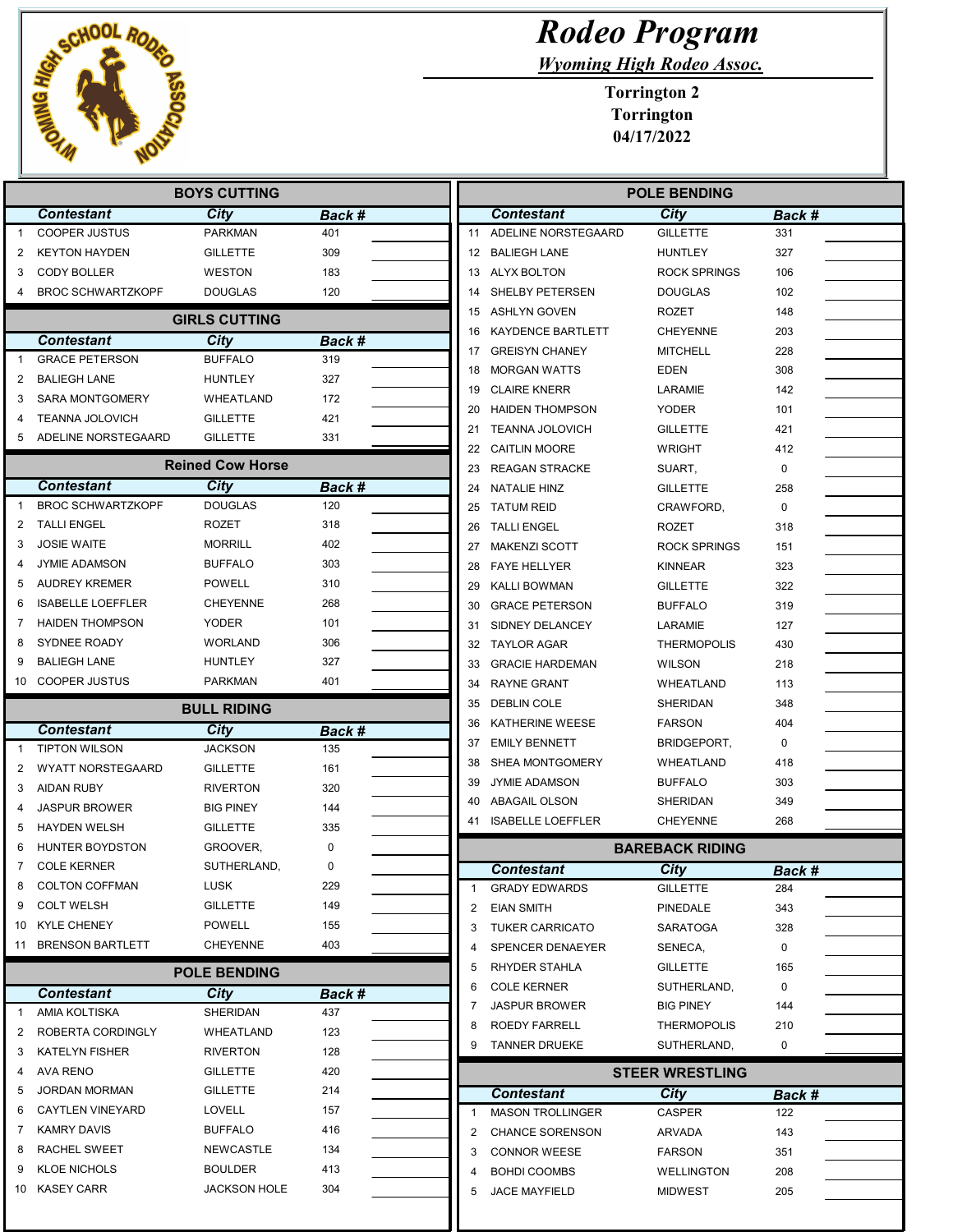

**Contestant City<br>
CANNON CAMPBELL SHOSHONI** 

2 JACE MAYFIELD MIDWEST 3 KARSON EWING DOUGLAS 4 KASHTON REYNOLDS ROZET

1 CANNON CAMPBELL

|                 |                          | <b>STEER WRESTLING</b>          |          |                | TIE                      |
|-----------------|--------------------------|---------------------------------|----------|----------------|--------------------------|
|                 | <b>Contestant</b>        | City                            | Back #   |                | <b>Contestant</b>        |
| 6               | <b>TAYDON GORSUCH</b>    | BRIDGEPORT,                     | $\Omega$ | 5              | <b>GLADE PARKER</b>      |
| 7               | <b>CANNON CAMPBELL</b>   | <b>SHOSHONI</b>                 | 201      | 6              | <b>KYLER CLARK</b>       |
| 8               | <b>TRENTON SHEEHAN</b>   | <b>ROZET</b>                    | 312      | $\overline{7}$ | <b>JATE SAULTS</b>       |
| 9               | <b>WYATT REICHENBERG</b> | <b>HARRISBURG,</b>              | 0        | 8              | SID PETERSEN             |
| 10              | TC HUGHSON               | MORRILL,                        | $\Omega$ | 9              | <b>RIGGIN CARTER</b>     |
| 11              | <b>CODY MONTGOMERY</b>   | WHEATLAND                       | 254      | 10             | <b>CADEN GINES</b>       |
| 12              | <b>KARSON EWING</b>      | <b>DOUGLAS</b>                  | 224      | 11             | <b>TATE TALKINGTON</b>   |
| 13              | <b>JASE LONGWELL</b>     | <b>THERMOPOLIS</b>              | 117      | 12             | <b>CORYJAMES BOMHOFF</b> |
|                 |                          | <b>GOAT TYING</b>               |          | 13             | <b>TYSON STRACKE</b>     |
|                 | <b>Contestant</b>        | City                            | Back #   | 14             | <b>JARRIT HOOD</b>       |
| $\mathbf{1}$    | PEITYN MANOR             | <b>GILLETTE</b>                 | 118      | 15             | HUNTER HENDERSON         |
| 2               | <b>KENNEDY SHEEHAN</b>   | <b>ROZET</b>                    | 121      | 16             | <b>AUSTIN PIXLEY</b>     |
| 3               | <b>TAVY LENO</b>         | <b>SHERIDAN</b>                 | 116      | 17             | <b>BROC SCHWARTZKOPF</b> |
| 4               | <b>SARA MONTGOMERY</b>   | <b>WHEATLAND</b>                | 172      | 18             | <b>THOMAS GOOLD</b>      |
| 5               | <b>DEBLIN COLE</b>       | <b>SHERIDAN</b>                 | 348      | 19             | <b>CAM JOHNSON</b>       |
| 6               | <b>MORGAN WATTS</b>      | <b>EDEN</b>                     | 308      | 20             | <b>TEIGE WHETHAM</b>     |
| 7               | <b>HAIDEN THOMPSON</b>   | <b>YODER</b>                    | 101      | 21             | <b>CADE THAR</b>         |
| 8               | <b>TATUM REID</b>        | CRAWFORD,                       | $\Omega$ | 22             | <b>COY THAR</b>          |
| 9               | <b>KATHERINE WEESE</b>   | <b>FARSON</b>                   | 404      | 23             | <b>CHAZ CONDOS</b>       |
| 10              | <b>ASPEN TURNER</b>      | LARAMIE                         | 425      | 24             | <b>BOHDI COOMBS</b>      |
| 11              | ROZLYN HERREN            | <b>GILLETTE</b>                 | 216      | 25             | <b>CORD HERRING</b>      |
| 12 <sup>2</sup> | <b>ALYX BOLTON</b>       | <b>ROCK SPRINGS</b>             | 106      | 26             | <b>TALON LARSON</b>      |
| 13              | <b>KAELEY HUTCHISON</b>  | <b>ROZET</b>                    | 410      | 27             | <b>TEAGEN BINDER</b>     |
| 14              | <b>RAYNE GRANT</b>       | <b>WHEATLAND</b>                | 113      | 28             | <b>KOLTON MILLER</b>     |
| 15              | <b>CAITLIN MOORE</b>     |                                 | 412      | 29             | <b>KEYTON HAYDEN</b>     |
| 16              | <b>ISABELLE CAMINO</b>   | <b>WRIGHT</b><br><b>BUFFALO</b> | 109      | 30             | <b>CARTER ANDERSON</b>   |
|                 | <b>CLAIRE KNERR</b>      |                                 | 142      | 31             | NICHOLAS ALBRECHT        |
| 17              |                          | LARAMIE                         |          | 32             | <b>JASE LONGWELL</b>     |
| 18              | <b>JYMIE ADAMSON</b>     | <b>BUFFALO</b>                  | 303      | 33             | <b>JOSEPH HAYDEN</b>     |
| 19              | ABAGAIL OLSON            | <b>SHERIDAN</b>                 | 349      | 34             | <b>JAYCE SORENSEN</b>    |
| 20              | RAELEE CALDWELL          | <b>GILLETTE</b>                 | 200      | 35             | <b>MASON SORENSEN</b>    |
| 21              | <b>BRADIE CROUSE</b>     | BLAIR,                          | $\Omega$ | 36             | <b>BRENT CHARLTON</b>    |
| 22              | <b>TALLI ENGEL</b>       | <b>ROZET</b>                    | 318      | 37             | <b>ADAM BELUS</b>        |
|                 |                          | <b>SADDLE BRONC</b>             |          |                | в                        |
|                 | <b>Contestant</b>        | <b>City</b>                     | Back #   |                | <b>Contestant</b>        |
| 1               | <b>COLTON WAGONER</b>    | <b>GILLETTE</b>                 | 141      | $\mathbf{1}$   | <b>KENNEDY SHEEHAN</b>   |
| 2               | <b>NORRIS GRAVES</b>     | <b>CLEARMONT</b>                | 199      | 2              | KAYDENCE BARTLETT        |
| 3               | <b>MILES ASHURST</b>     | LUSK                            | 234      | 3              | SYDNEY JONES             |
| 4               | ROADY MARSH              | <b>MINATARE</b>                 | 225      | 4              | KORLYN SLATTERY          |
| 5               | <b>JASE LONGWELL</b>     | <b>THERMOPOLIS</b>              | 117      | 5              | <b>HAIDEN THOMPSON</b>   |
| 6               | <b>LEIF MEIDELL</b>      | HARRISON,                       | 0        | 6              | <b>JYMIE ADAMSON</b>     |
| 7               | <b>COLBY SMITH</b>       | <b>BURNS</b>                    | 262      | 7              | ABAGAIL OLSON            |
| 8               | <b>RYAN NUNN</b>         | <b>LOVELL</b>                   | 221      | 8              |                          |
| 9               | <b>JAKE SCHLATTMANN</b>  | <b>GREYBULL</b>                 | 215      |                | <b>BRADIE CROUSE</b>     |

## Rodeo Program

Wyoming High Rodeo Assoc.

Torrington 2 Torrington 04/17/2022

| <b>STEER WRESTLING</b> |          | TIE DOWN CALF ROPING |                          |                         |             |  |  |
|------------------------|----------|----------------------|--------------------------|-------------------------|-------------|--|--|
| <b>City</b>            | Back #   |                      | <b>Contestant</b>        | <b>City</b>             | Back #      |  |  |
| BRIDGEPORT,            | $\Omega$ | 5                    | <b>GLADE PARKER</b>      | LARAMIE                 | 423         |  |  |
| <b>SHOSHONI</b>        | 201      | 6                    | <b>KYLER CLARK</b>       | <b>YODER</b>            | 211         |  |  |
| ROZET                  | 312      | 7                    | <b>JATE SAULTS</b>       | <b>BIG SPRINGS,</b>     | $\mathbf 0$ |  |  |
| HARRISBURG,            | 0        | 8                    | SID PETERSEN             | <b>TORRINGTON</b>       | 311         |  |  |
| MORRILL,               | 0        | 9                    | <b>RIGGIN CARTER</b>     | <b>GILLETTE</b>         | 220         |  |  |
| WHEATLAND              | 254      | 10                   | <b>CADEN GINES</b>       | <b>POWELL</b>           | 158         |  |  |
| <b>DOUGLAS</b>         | 224      | 11                   | TATE TALKINGTON          | SCOTTSBLUFF,            | $\mathbf 0$ |  |  |
| <b>THERMOPOLIS</b>     | 117      |                      | 12 CORYJAMES BOMHOFF     | <b>CHEYENNE</b>         | 257         |  |  |
|                        |          | 13                   | <b>TYSON STRACKE</b>     | STUART,                 | $\mathbf 0$ |  |  |
| <b>GOAT TYING</b>      |          | 14                   | <b>JARRIT HOOD</b>       | <b>LYMAN</b>            | 217         |  |  |
| <b>City</b>            | Back #   | 15                   | HUNTER HENDERSON         | <b>GILLETTE</b>         | 145         |  |  |
| <b>GILLETTE</b>        | 118      | 16                   | AUSTIN PIXLEY            | <b>SUNDANCE</b>         | 300         |  |  |
| ROZET                  | 121      | 17                   | <b>BROC SCHWARTZKOPF</b> | <b>DOUGLAS</b>          | 120         |  |  |
| SHERIDAN               | 116      | 18                   | <b>THOMAS GOOLD</b>      | <b>DOUGLAS</b>          | 209         |  |  |
| WHEATLAND              | 172      | 19                   | CAM JOHNSON              | <b>BUFFALO</b>          | 324         |  |  |
| <b>SHERIDAN</b>        | 348      | 20                   | <b>TEIGE WHETHAM</b>     | SCOTTSBLUFF,            | $\mathbf 0$ |  |  |
| <b>EDEN</b>            | 308      | 21                   | <b>CADE THAR</b>         | <b>ROZET</b>            | 302         |  |  |
| <b>YODER</b>           | 101      | 22                   | <b>COY THAR</b>          | <b>ROZET</b>            | 100         |  |  |
| CRAWFORD,              | 0        | 23                   | <b>CHAZ CONDOS</b>       | <b>LYMAN</b>            | 110         |  |  |
| <b>FARSON</b>          | 404      | 24                   | <b>BOHDI COOMBS</b>      | <b>WELLINGTON</b>       | 208         |  |  |
| LARAMIE                | 425      | 25                   | <b>CORD HERRING</b>      | <b>VETERAN</b>          | 131         |  |  |
| <b>GILLETTE</b>        | 216      | 26                   | <b>TALON LARSON</b>      |                         | 332         |  |  |
| <b>ROCK SPRINGS</b>    | 106      |                      |                          | <b>GILLETTE</b>         |             |  |  |
| <b>ROZET</b>           | 410      | 27                   | <b>TEAGEN BINDER</b>     | <b>MERINO</b>           | 150         |  |  |
| WHEATLAND              | 113      | 28                   | <b>KOLTON MILLER</b>     | <b>GILLETTE</b>         | 103         |  |  |
| <b>WRIGHT</b>          | 412      | 29                   | <b>KEYTON HAYDEN</b>     | <b>GILLETTE</b>         | 309         |  |  |
| <b>BUFFALO</b>         | 109      | 30                   | <b>CARTER ANDERSON</b>   | MERRIMAN,               | 0           |  |  |
| LARAMIE                | 142      | 31                   | NICHOLAS ALBRECHT        | SHERIDAN                | 247         |  |  |
| <b>BUFFALO</b>         | 303      | 32                   | JASE LONGWELL            | <b>THERMOPOLIS</b>      | 117         |  |  |
| SHERIDAN               | 349      | 33                   | <b>JOSEPH HAYDEN</b>     | <b>GILLLETE</b>         | 104         |  |  |
| <b>GILLETTE</b>        | 200      | 34                   | JAYCE SORENSEN           | <b>GREYBULL</b>         | 307         |  |  |
| BLAIR,                 | 0        | 35                   | <b>MASON SORENSEN</b>    | <b>YODER</b>            | 313         |  |  |
| <b>ROZET</b>           | 318      | 36                   | <b>BRENT CHARLTON</b>    | NORTH PLATTE,           | $\mathbf 0$ |  |  |
| <b>SADDLE BRONC</b>    |          |                      | 37 ADAM BELUS            | <b>BUFFALO</b>          | 256         |  |  |
| <b>City</b>            | Back #   |                      |                          | <b>BREAKAWAY ROPING</b> |             |  |  |
| <b>GILLETTE</b>        | 141      |                      | <b>Contestant</b>        | City                    | Back #      |  |  |
| <b>CLEARMONT</b>       | 199      | $\mathbf{1}$         | <b>KENNEDY SHEEHAN</b>   | <b>ROZET</b>            | 121         |  |  |
| <b>LUSK</b>            | 234      | 2                    | <b>KAYDENCE BARTLETT</b> | <b>CHEYENNE</b>         | 203         |  |  |
| MINATARE               | 225      | 3                    | <b>SYDNEY JONES</b>      | <b>FARSON</b>           | 219         |  |  |
| <b>THERMOPOLIS</b>     | 117      | 4                    | KORLYN SLATTERY          | ROZET                   | 250         |  |  |
| HARRISON,              | 0        | 5                    | <b>HAIDEN THOMPSON</b>   | <b>YODER</b>            | 101         |  |  |
| <b>BURNS</b>           | 262      | 6                    | <b>JYMIE ADAMSON</b>     | <b>BUFFALO</b>          | 303         |  |  |
| LOVELL                 | 221      | 7                    | <b>ABAGAIL OLSON</b>     | SHERIDAN                | 349         |  |  |
| <b>GREYBULL</b>        | 215      | 8                    | <b>BRADIE CROUSE</b>     | BLAIR,                  | 0           |  |  |
|                        |          | 9                    | <b>CEDAR STEWART</b>     | <b>BIG PINEY</b>        | 321         |  |  |
| TIE DOWN CALF ROPING   |          |                      | 10 ADDISON GRIEMSMAN     | <b>WORLAND</b>          | 414         |  |  |
| <b>City</b>            | Back #   | 11                   | <b>JAMI GARSON</b>       | <b>TORRINGTON</b>       | 427         |  |  |
|                        |          |                      | 12 ISABELLE CAMINO       | <b>BUFFALO</b>          | 109         |  |  |
| SHOSHONI               | 201      |                      |                          |                         |             |  |  |
| <b>MIDWEST</b>         | 205      |                      | 13 TALLI ENGEL           | <b>ROZET</b>            | 318         |  |  |
| <b>DOUGLAS</b>         | 224      |                      | 14 SYDNEY OEDEKOVEN      | <b>GILLETTE</b>         | 206         |  |  |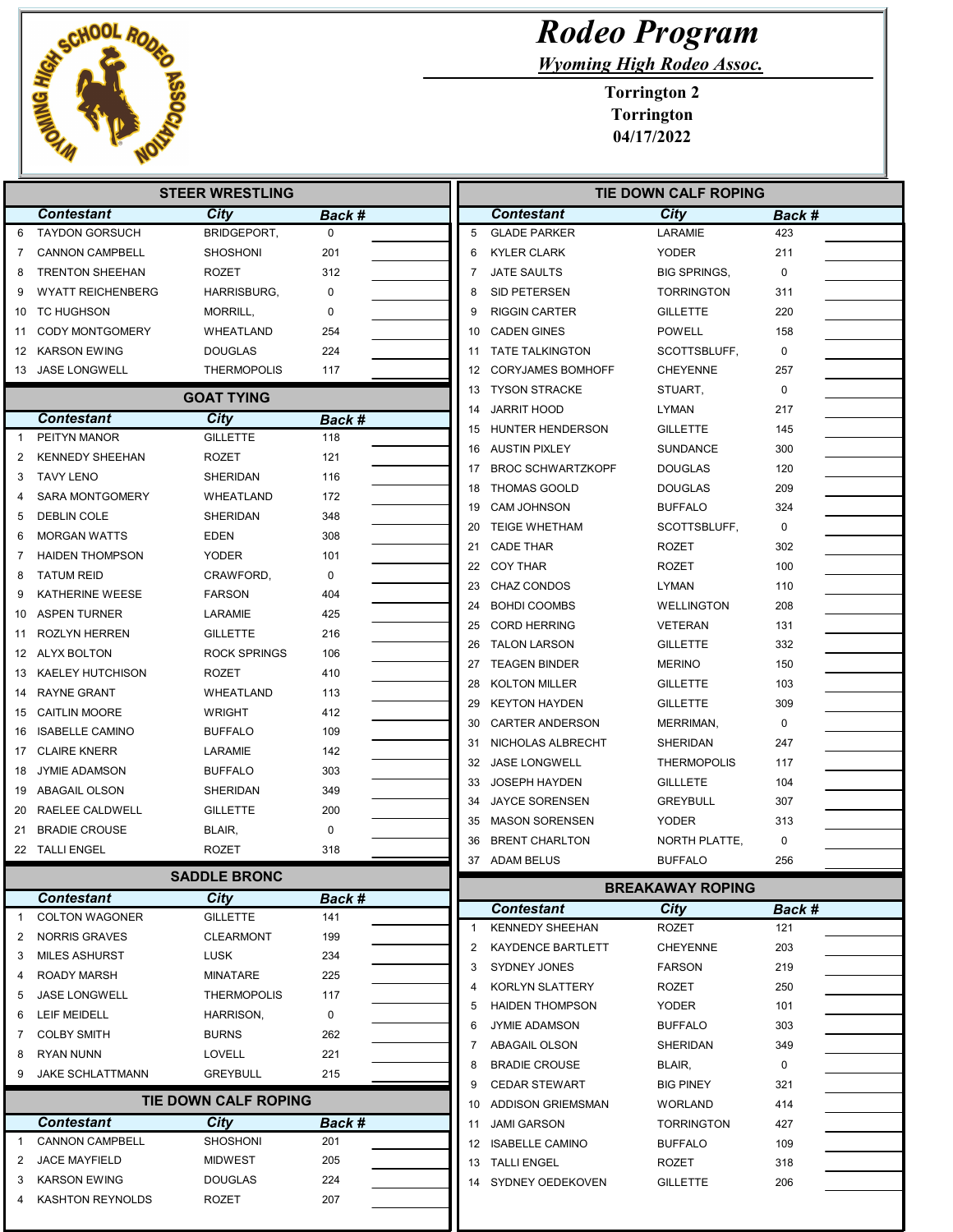

## Rodeo Program

Wyoming High Rodeo Assoc.

Torrington 2 Torrington 04/17/2022

| <b>BREAKAWAY ROPING</b> |                                     |                              |               | <b>TEAM ROPING</b> |    |                                           |                                      |            |
|-------------------------|-------------------------------------|------------------------------|---------------|--------------------|----|-------------------------------------------|--------------------------------------|------------|
|                         | <b>Contestant</b>                   | City                         | <b>Back #</b> |                    |    | <b>Contestant</b>                         | City                                 | Back #     |
|                         | 15 SHEA MONTGOMERY                  | WHEATLAND                    | 418           |                    |    | 12 SAGE ROMERO                            | <b>ROCK SPRINGS</b>                  | 226        |
|                         | 16 BALIEGH LANE                     | <b>HUNTLEY</b>               | 327           |                    |    | <b>GATLIN PENDLETON</b>                   | <b>MANILA</b>                        | 222        |
|                         | 17 DEBLIN COLE                      | SHERIDAN                     | 348           |                    |    | 13 SID PETERSEN                           | <b>TORRINGTON</b>                    | 311        |
| 18                      | <b>BRENNA HERRING</b>               | <b>VETERAN</b>               | 213           |                    |    | <b>KYLER CLARK</b>                        | <b>YODER</b>                         | 211        |
| 19                      | ROZLYN HERREN                       | GILLETTE                     | 216           |                    |    | 14 THOMAS GOOLD                           | <b>DOUGLAS</b>                       | 209        |
| 20                      | HADLEY FURNIVAL                     | <b>CASPER</b>                | 112           |                    |    | <b>COY THAR</b>                           | <b>ROZET</b>                         | 100        |
| 21                      | <b>KLOE NICHOLS</b>                 | <b>BOULDER</b>               | 413           |                    |    | 15 KEYTON HAYDEN<br><b>AUSTIN PIXLEY</b>  | GILLETTE, WY<br>SUNDANCE, WY         | 309<br>300 |
|                         | 22 TAVY LENO                        | SHERIDAN                     | 116           |                    |    | 16 AIDAN RUBY                             | <b>RIVERTON</b>                      | 320        |
| 23                      | AUDREY KREMER                       | <b>POWELL</b>                | 310           |                    |    | <b>BOHDI COOMBS</b>                       | <b>WELLINGTON</b>                    | 208        |
|                         | 24 ASHLYN GOVEN                     | ROZET                        | 148           |                    |    | 17 BRENNA HERRING                         | <b>VETERAN</b>                       | 213        |
|                         | 25 TATUM REID                       | CRAWFORD,                    | 0             |                    |    | <b>MASON SORENSEN</b>                     | <b>YODER</b>                         | 313        |
| 26                      | <b>JORDAN MORMAN</b>                | <b>GILLETTE</b>              | 214           |                    |    | 18 KAELEY HUTCHISON                       | <b>ROZET</b>                         | 410        |
|                         | 27 KAMRY DAVIS                      | <b>BUFFALO</b>               | 416           |                    |    | <b>CADE THAR</b>                          | <b>ROZET</b>                         | 302        |
| 28                      | <b>MORGAN WATTS</b>                 | <b>EDEN</b>                  | 308           |                    |    | 19 TEAGAN BENTLEY                         | <b>CASPER</b>                        | 107        |
| 29                      | <b>FAYE HELLYER</b>                 | KINNEAR                      | 323           |                    |    | <b>MASON TROLLINGER</b>                   | <b>CASPER</b>                        | 122        |
| 30                      | <b>GREISYN CHANEY</b>               | <b>MITCHELL</b>              | 228           |                    |    | 20 CAYTLEN VINEYARD                       | <b>LOVELL</b>                        | 157        |
| 31                      | <b>CATHRYN VINEYARD</b>             | <b>LOVELL</b>                | 457           |                    |    | <b>JARRIT HOOD</b>                        | <b>LYMAN</b>                         | 217        |
|                         | 32 GRACE PETERSON                   | <b>BUFFALO</b>               | 319           |                    |    | 21 KALEB MILLER<br>COOPER JONES           | <b>BIG PINEY</b><br><b>FARSON</b>    | 429<br>409 |
| 33                      | KAELEY HUTCHISON                    | <b>ROZET</b>                 | 410           |                    |    | 22 HADLEY FURNIVAL                        | <b>CASPER</b>                        | 112        |
|                         | 34 KASEY CARR                       | JACKSON HOLE                 | 304           |                    |    | <b>KASHTON REYNOLDS</b>                   | <b>ROZET</b>                         | 207        |
| 35                      | JORDAN KENNEDY                      | <b>CHEYENNE</b>              | 244           |                    |    | 23 ADAM BELUS                             | <b>BUFFALO</b>                       | 256        |
| 36                      | <b>GRACIE HARDEMAN</b>              | <b>WILSON</b>                | 218           |                    |    | <b>GARRETT TITMUS</b>                     | <b>THERMOPOLIS</b>                   | 159        |
|                         | 37 SHELBY PETERSEN                  | DOUGLAS                      | 102           |                    |    | 24 ADDISON GRIEMSMAN                      | <b>WORLAND</b>                       | 414        |
| 38                      | <b>RAYNE GRANT</b>                  | WHEATLAND                    | 113           |                    |    | <b>CAITLIN MOORE</b>                      | <b>WRIGHT</b>                        | 412        |
| 39                      | <b>SARA MONTGOMERY</b>              | WHEATLAND                    | 172           |                    | 25 | <b>BRADIE CROUSE</b>                      | BLAIR,                               | 0          |
| 40                      | <b>CAITLIN MOORE</b>                | <b>WRIGHT</b>                | 412           |                    |    | <b>TYSON STRACKE</b>                      | STUART,                              | $\Omega$   |
| 41                      | <b>HANNA GRIEMSMAN</b>              | <b>WORLAND</b>               | 114           |                    |    | 26 COLTON STONE                           | <b>GILLETTE</b>                      | 338        |
|                         | 42 RAELEE CALDWELL                  | <b>GILLETTE</b>              | 200           |                    |    | <b>CAYDEN RANKIN</b>                      | <b>GILLETTE</b>                      | 438        |
|                         |                                     | <b>TEAM ROPING</b>           |               |                    |    | 27 TALON LARSON<br>JADE ESPENSCHEID       | GILLETTE, WY<br><b>BIG PINEY, WY</b> | 332<br>111 |
|                         | <b>Contestant</b>                   | City                         |               |                    |    | 28 RAYNE GRANT                            | <b>WHEATLAND</b>                     | 113        |
| $\overline{1}$          | <b>GRACIE HARDEMAN</b>              | <b>WILSON</b>                | Back #<br>218 |                    |    | NICHOLAS ALBRECHT                         | SHERIDAN                             | 247        |
|                         | <b>AUDREY KREMER</b>                | POWELL                       | 310           |                    |    | 29 SARA MONTGOMERY                        | WHEATLAND                            | 172        |
| $\mathbf{2}^{\circ}$    | HAIDEN THOMPSON                     | <b>YODER</b>                 | 101           |                    |    | <b>CODY MONTGOMERY</b>                    | WHEATLAND                            | 254        |
|                         | JACE MAYFIELD                       | <b>MIDWEST</b>               | 205           |                    |    | 30 AVA RENO                               | <b>GILLETTE</b>                      | 420        |
| 3                       | <b>CHAZ CONDOS</b>                  | <b>LYMAN</b>                 | 110           |                    |    | CATHRYN VINEYARD                          | LOVELL                               | 457        |
|                         | <b>BRAXTON CONDOS</b>               | <b>LYMAN</b>                 | 405           |                    |    | 31 GRIFFIN ROMERO                         | <b>ROCK SPRINGS</b>                  | 426        |
| 4                       | <b>MCCOY LONGWELL</b>               | <b>THERMOPOLIS</b>           | 204           |                    |    | <b>KYLER NOVACEK</b>                      | <b>EATON</b>                         | 138        |
|                         | <b>JASE LONGWELL</b>                | <b>THERMOPOLIS</b>           | 117           |                    |    | 32 TATE BISHOP                            | <b>BURNS</b>                         | 105        |
| 5                       | <b>WYATT REICHENBERG</b>            | HARRISBURG,                  | 0             |                    |    | <b>JHETT LONGWELL</b>                     | <b>THERMOPOLIS</b>                   | 317        |
|                         | <b>TC HUGHSON</b>                   | MORRILL,                     | $\mathbf 0$   |                    |    | 33 ASHLYN GOVEN<br><b>CANNON CAMPBELL</b> | <b>ROZET</b><br><b>SHOSHONI</b>      | 148<br>201 |
| 6                       | ROYCE BREEDEN<br><b>KYLE KOFRON</b> | CARPENTER<br><b>CHEYENNE</b> | 353<br>132    |                    |    | 34 HANNA GRIEMSMAN                        | <b>WORLAND</b>                       | 114        |
| 7                       | ROWDY WEIL                          | , CO                         | 0             |                    |    | <b>KOLTON MILLER</b>                      | <b>GILLETTE</b>                      | 103        |
|                         | ROAN WEIL                           | KERSEY,                      | $\mathbf 0$   |                    |    | 35 KORLYN SLATTERY                        | ROZET                                | 250        |
| 8                       | <b>CADEN GINES</b>                  | POWELL                       | 158           |                    |    | <b>TALLI ENGEL</b>                        | <b>ROZET</b>                         | 318        |
|                         | <b>JAYCE SORENSEN</b>               | GREYBULL                     | 307           |                    |    | 36 TEIGE WHETHAM                          | SCOTTSBLUFF,                         | 0          |
| 9                       | <b>CORD HERRING</b>                 | <b>VETERAN</b>               | 131           |                    |    | LEIF MEIDELL                              | HARRISON,                            | 0          |
|                         | <b>BROC SCHWARTZKOPF</b>            | <b>DOUGLAS</b>               | 120           |                    |    | 37 CARTER ANDERSON                        | MERRIMAN,                            | 0          |
|                         | 10 WYATT RAMSOUR                    | CASPER                       | 133           |                    |    | <b>TATE TALKINGTON</b>                    | SCOTTSBLUFF,                         | 0          |
|                         | ROWDY ALAMEDA                       | SARATOGA                     | 255           |                    |    | 38 CAM JOHNSON                            | <b>BUFFALO</b>                       | 324        |
|                         | 11 TAVY LENO                        | <b>SHERIDAN</b>              | 116           |                    |    | <b>CAEL ESPENSCHEID</b>                   | <b>BIG PINEY</b>                     | 411        |
|                         | <b>JOSEPH HAYDEN</b>                | GILLLETE                     | 104           |                    |    |                                           |                                      |            |